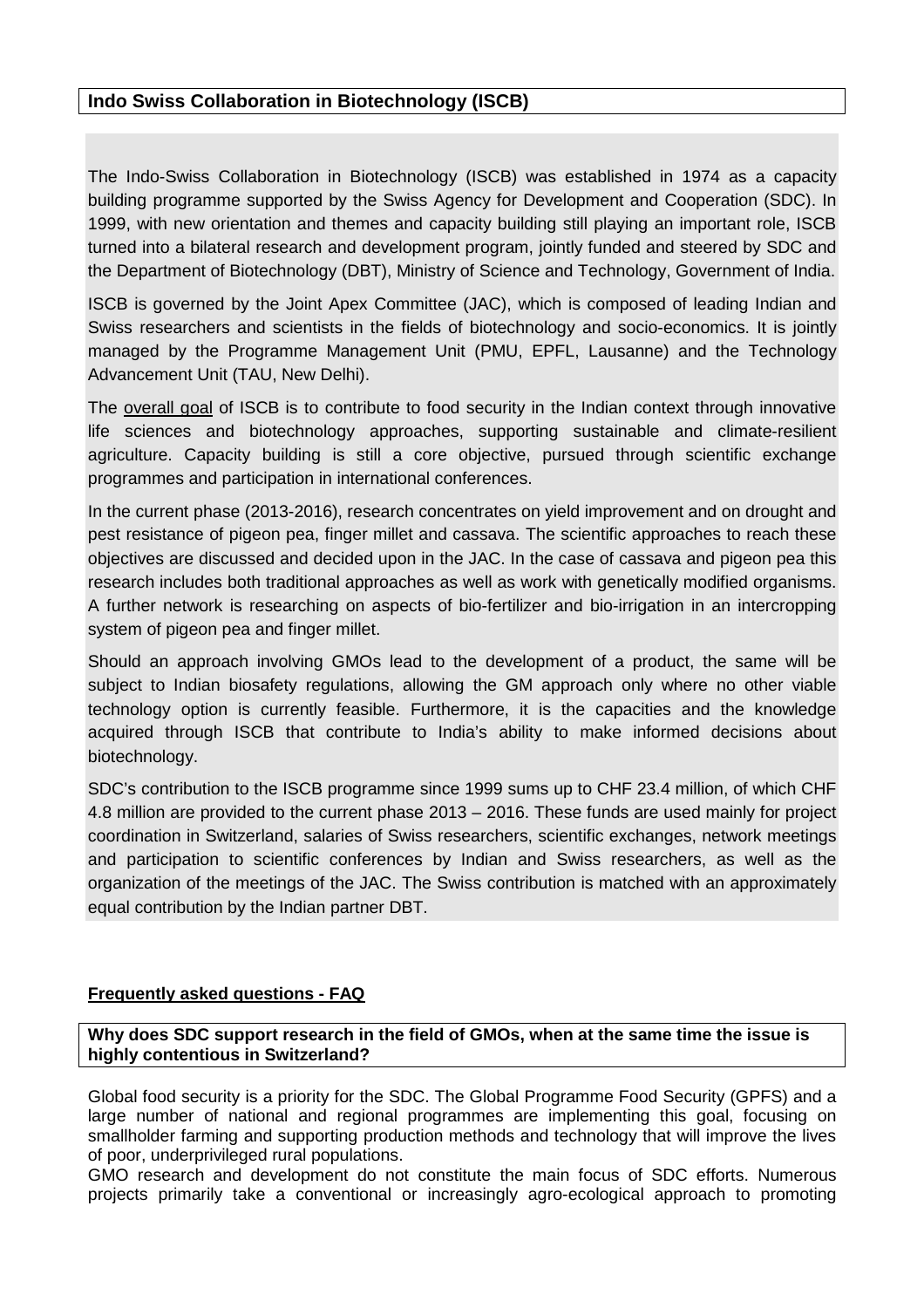sustainable improvements in agricultural and livestock production. Subject to certain conditions in relation to ISCB (and to international agricultural research under the aegis of the Consultative Group for International Agricultural Research [CGIAR]), SDC funds also go towards the development of GMOs. However, such financial assistance is, and will remain, an exception to the rule in the SDC's portfolio. The SDC adheres to Swiss statutory standards (GMO research is of course permitted in Switzerland), contributes to public-sector research projects only, and is willing to engage in transparent dialogue with all Swiss stakeholders. It periodically reviews its position in the light of new evidence.

It goes without saying that the SDC recognises the sovereignty of every partner country in all matters related to the development and application of genetic engineering and resultant GMOs.

The SDC is acutely aware of the political implications of genetic engineering in Switzerland. However, it acknowledges that many partner countries accept genetic engineering as a viable means of developing improved plant varieties. Within the ISCB context, Switzerland also helps India to develop the capacity to make informed decisions about the risks and potential of genetic engineering in agriculture.

## What role does GMO research play in the SDC's work in relation to food security?

Genetic engineering is an exceptional component of SDC's engagement in Food Security. Besides ISCB and on a multilateral level, Switzerland is a donor of the CGIAR system, which coordinates 15 research institutions worldwide with the strategic objective to (a) reduce poverty, (b) improve food and nutrition security and (c) improve natural resources and ecosystem services. Should any of these centers do any research on transgenic crops, they would be bound by national and international laws in this respect.

On what grounds does the SDC support GMO research?

- SDC's support to agricultural research focuses on production systems in marginal areas. Genetic engineering is only one of a large set of technologies that aim at improving crops. Other methods such as participatory plant breeding, conventional or new breeding methods such as marker assisted breeding remain valuable options to address the needs of marginal smallholders.
- If research in GMO allows important advances in contributing to food security, SDC can support its application. The international agricultural research system (CGIAR) remains the principle partner for strengthening knowledge, innovation and capacity building. Any investment in genetic engineering has to form a part of an integrated and comprehensive public agricultural research and development programme that gives priority to the poor.
- SDC respects and defends developing countries' sovereignty in assessing the desirability of GM crops within the context of their own local needs and priorities. SDC enhances the ability of partner countries to take informed decisions on applying genetic engineering and using genetically modified organisms. This includes paying due attention to alternatives and the appraisal of opportunities, potential benefits and potential risks associated with the development and application of GM crops and the involvement of all important stakeholders.

Does the SDC engage with GMO critics in Switzerland?

The GPFS Division engages with GMO critics such as Bread for All (BFA) and Swissaid. Together with Swissaid, the division also organises symposia, the next one of which will take place on 15 September 2016 on the subject of environmentally friendly farming. In 2013, the GPFS and BFA openly engaged in dialogue regarding GMO research conducted on the cassava plant by ETH Zurich. This project received funding from the Swiss Forum for

International Agricultural Research (SFIAR), a body partly funded by the SDC.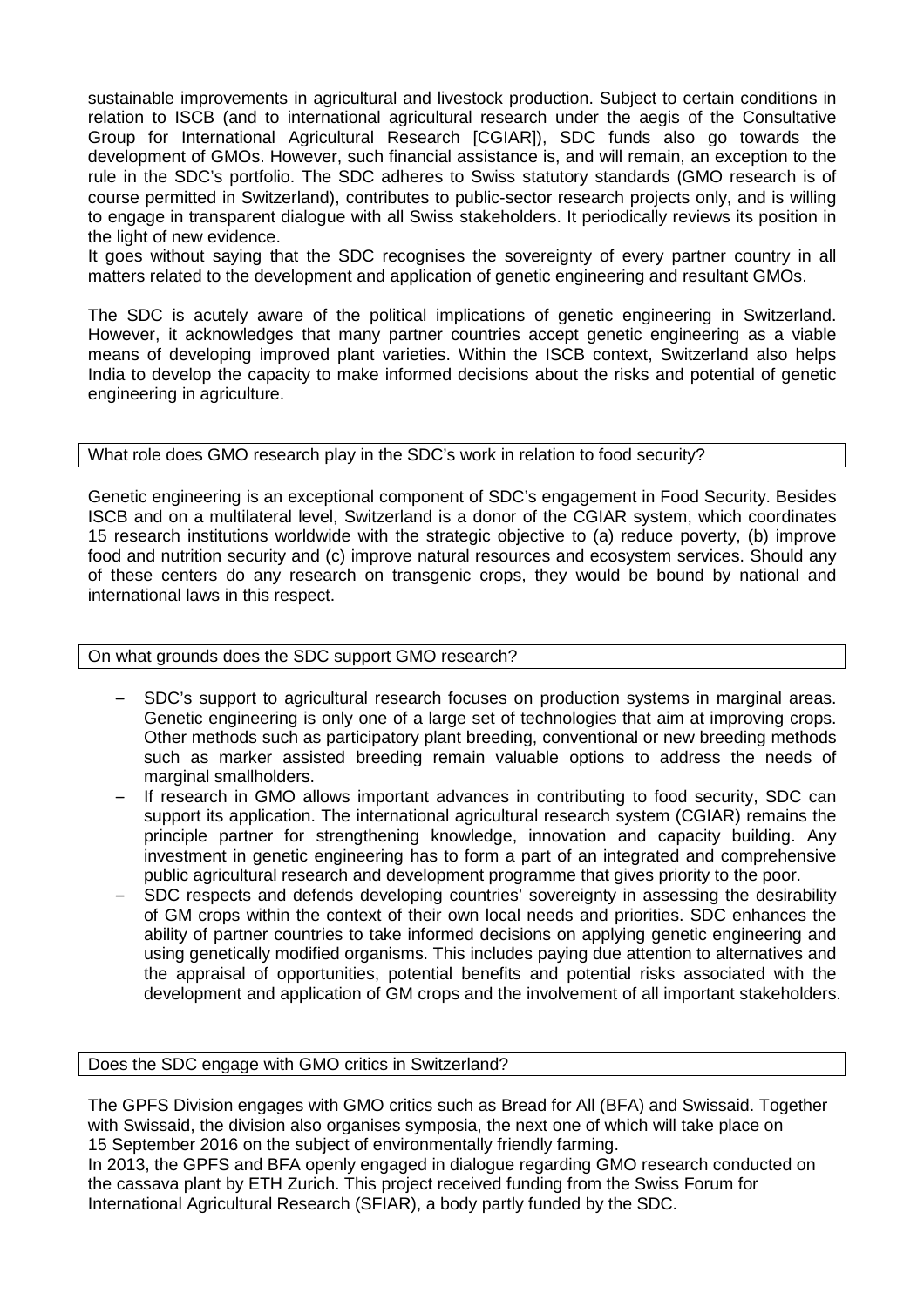ISCB has existed as an international public-sector partnership for over 40 years. http://iscb.epfl.ch/ The following background document includes information about genetically modified plant varieties that are the subject of research and development within the ISCB context: http://iscb.epfl.ch/files/content/sites/iscb/files/shared/Documents/Brochure%20ISCB\_Phase%20III\_new.pdf

### What specific ISCB research work does the SDC support?

For the current phase of the ISCB (2013-2016), four research networks involve Indian and Swiss research institutes:

- BIOFI Network: aims at improving the productivity of of two major local crops finger millet (Eleusine coracana) and pigeon pea (Cajanus cajan) grown by small and marginal farmers in rainfed areas. The network will develop and promote a package of innovations focusing on the aspects of biofertilization and bioirrigation in a specified intercropping system of the target crops. In an interdisciplinary approach the biotechnologists will strive to optimize the package of innovative practices on-station and the socio-economic researchers will investigate the farmers' current practices and assess the adoption potential of the proposed innovations. No genetic engineering is involved.
- The Indo-Swiss Cassava Network aims to develop virus and whitefly resistance in cassava varieties preferred by various stakeholders in order to overcome the negative impact of the Cassava Mosaic Disease (CMD)\* on cassava productivity . \*CMD is caused by geminiviruses which are plant DNA viruses transmitted by whiteflies in a persistent manner. Despite the identification of sources of CMD tolerance and resistance in cassava germplasm, their introgression in farmer- and industry-preferred cultivars remains difficult and limited due to the high heterozygosity, the long selection cycle and, in some cases, the absence of rapid and robust screening methods. The RNA-based biotechnological approach to engineer robust resistance to plant viruses and insects is accompanied by the socio-economic investigation on the aspects relevant for the technology transfer, product development, public acceptance and adoption by endusers. An important component of this network is the capacity building between Switzerland and India. Three out of five approaches involve genetically modified organisms.
- The Ragi Network aims to enhance yield potential and bioavailability of essential nutrients in finger millet by identifying the genetic resources for targeted crop improvement and by developing genomic tools for molecular breeding. These findings will form the basis for the development of a focused molecular breeding program to develop nutritionally superior, high yielding and climate resilient finger millet /Ragi varieties. Socio-economic investigation will assess the Ragi production system, markets and policy and examine the adoption potential of these new technological interventions. No genetically modified organisms are involved.
- Pigeon Pea Network aims to develop high yielding, semi-dwarf, synchronous early maturing and moisture stress tolerant pigeon pea varieties by using the already available genome information and combining conventional and molecular breeding approaches. In addition, two independent strategies for pod borer resistance (against H. armigera and M. vitrata) in pigeon pea are envisaged. The socio-economic component of the network will analyze the traditional pea production and reasons for changes, the emerging production centres and yield gaps at the district level, the constraints faced by farmers, the traits of interest of stakeholders, and perform an ex-ante evaluation of the improved pigeon pea breeding program. One out of four research approaches involve genetically modified organisms.

Application of genetic engineering will not necessarily lead to genetically modified plant varieties for field level production. This technology may as well be applied to test non-GMO plants. Besides transgenic chickpea events (resistant to insect pests) ISCB has been successful in developing bio-fertilizers (increasing wheat yield by up to 40%, currently in the product development stage) and bio-pesticides, of which none involve any genetic engineering.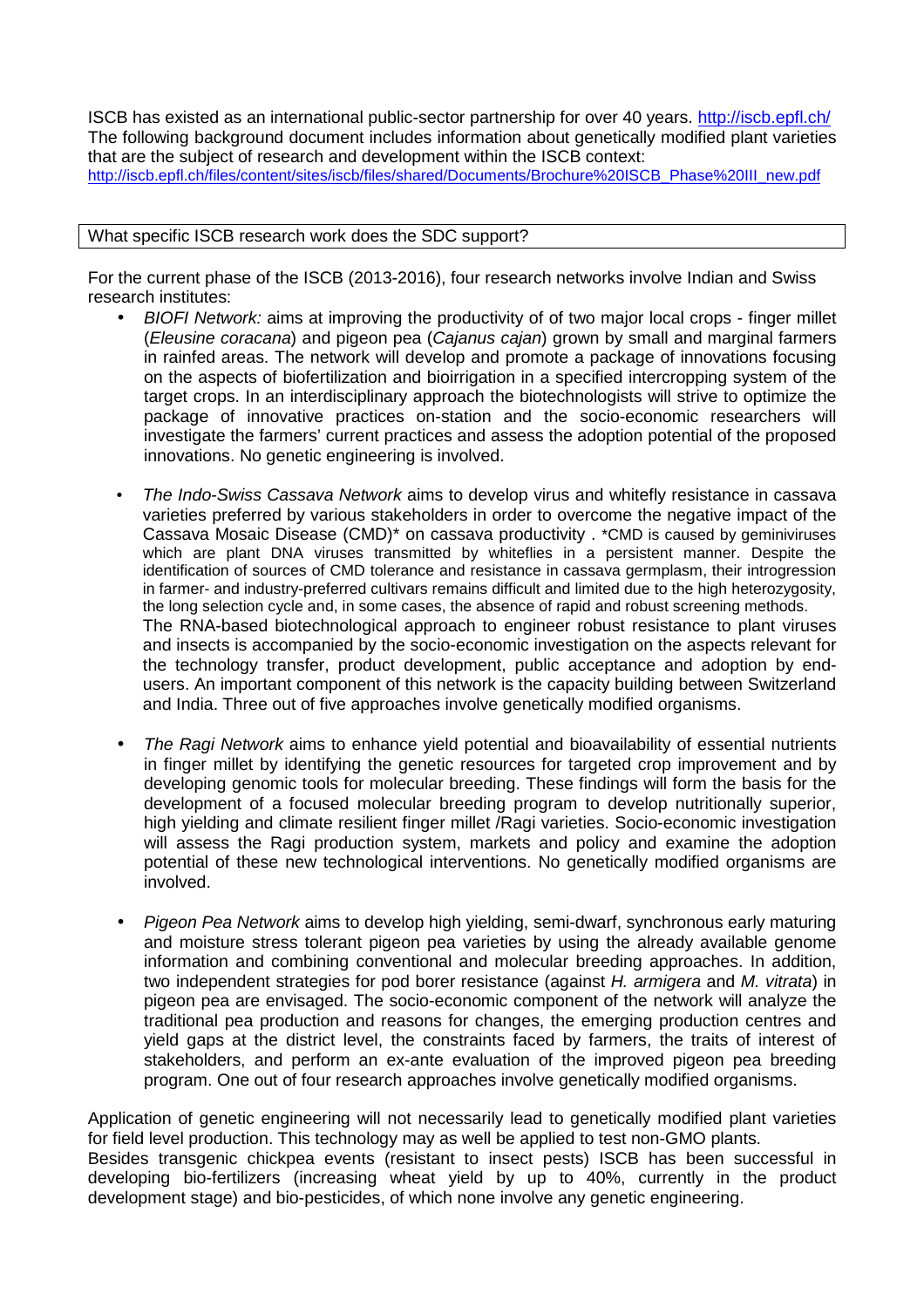What are the criteria for licensing technologies / products that come out of ISCB? In other words: Can the private sector use and possibly misuse the results of this publicly funded project?

Some research work under the ISCB programme leads to the development of concrete technologies or products. In such a case, the technology / product developing institution(s) under the ISCB programme as the *licensor*, can transfer the usage rights of biological materials and underlying know-how for product development to a *licensing partner(s)*. This is done through the signing of a non-exclusive licensing agreement for the Indian territory with a predefined field-of-use. The *licensing partners* (which are Indian and can be from the public or private sector) are chosen in coordination with the Indian Department of Biotechnology (DBT) based on their experience and capabilities (including stewardship), their research priorities and their experience in partnering with public institutions, amongst others.

What specific progress has been made with regard to food security as a result of the SDC's support?

Launched in 1999, the New ISCB Programme (ISCB as a project was implemented in 1974, the New ISCB Programme with new orientations and themes commenced in 1999) has been successful in developing several innovative next-generation technologies.

Some of the key results and their applications include:

- a. Development of prototypes of bio-fertilizers with potential to increase wheat yield by 40 per cent under marginal conditions and the recent transfer of the technology to the private sector for further development and commercialization;
- b. Development (for the first time) of transgenic chickpea events which are resistant to insect pests and transfer of the technology (know-how and events) to public and private organizations (Indian) on a 'non-exclusive license' basis for further product development and commercialization;
- c. Development of promising biopesticides against insect pests at pilot scale;
- d. Substantial progress in application of markers in wheat breeding programmes has proved to be a most decisive factor in varietal development in India as well as globally.

Academically: Besides transferring tangible results to the product stage, the ISCB programme has succeeded in generating more than 450 scientific publications and articles, most of which in reputed international journals. ISCB has promoted significant scientific exchanges, networks and platforms.

In the Indian perspective: The Secretary to the Government of India in the Department of Biotechnology is on record quoting that ISCB is the best and most innovative bilateral scientific programme of the Indian Government, which now functions as a beacon and a partnership model for such cooperation with other countries. He also mentioned that the 'ISCB brand', over the last few years, has come to symbolize cooperation, quality, effectiveness and efficiency.

#### Will the SDC continue to provide support beyond 2016?

It has been planned for some time to end this project and, by extension, the SDC's involvement in this type of research. To this end, there will be a concluding phase to consolidate the scientific work that has been carried out.

#### Are smallholder farmers' needs taken into consideration?

The phase that began in 2013 incorporated inputs from farmers helping to select plant varieties and research areas. The selection process started with an analysis of documented information on